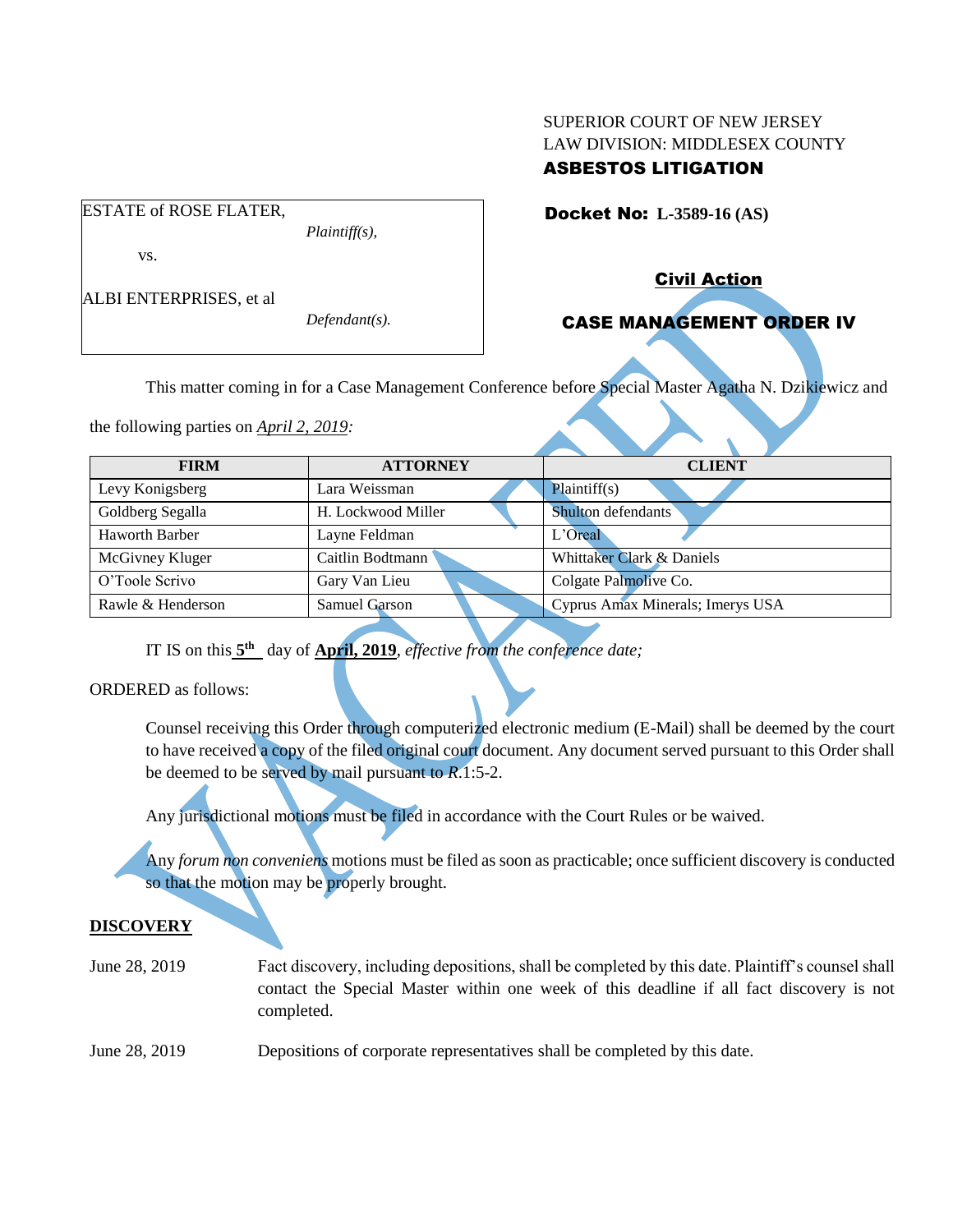#### **EARLY SETTLEMENT**

January 3, 2020 Settlement demands shall be served on all counsel and the Special Master by this date.

#### **MEDICAL EXPERT REPORT**

- August 30, 2019 Plaintiff shall serve medical expert reports by this date.
- August 30, 2019 Upon request by defense counsel, plaintiff is to arrange for the transfer of pathology specimens and x-rays, if any, by this date.
- October 31, 2019 Defendants shall identify its medical experts and serve medical reports, if any, by this date. In addition, defendants shall notify plaintiff's counsel (as well as all counsel of record) of a joinder in an expert medical defense by this date.

#### **LIABILITY EXPERT REPORTS**

- August 30, 2019 Plaintiff shall identify its liability experts and serve liability expert reports by this date or waive any opportunity to rely on liability expert testimony.
- October 31, 2019 Defendants shall identify its liability experts and serve liability expert reports, if any, by this date or waive any opportunity to rely on liability expert testimony.

## **SUMMARY JUDGMENT MOTION PRACTICE**

- August 30, 2019 Plaintiff's counsel shall advise, in writing, of intent not to oppose motions by this date.
- November 22, 2019 Summary judgment motions shall be filed no later than this date.
- December 20, 2019 Last return date for summary judgment motions.

### **ECONOMIST EXPERT REPORTS**

August 30, 2019 Plaintiff shall identify its expert economists and serve expert economist report(s), if any, by this date or waive any opportunity to rely on economic expert testimony.

October 31, 2019 Defendants shall identify its expert economists and serve expert economist report(s), if any, by this date or waive any opportunity to rely on economic expert testimony.

### **EXPERT DEPOSITIONS**

February 7, 2020 Expert depositions shall be completed by this date. To the extent that plaintiff and defendant generic experts have been deposed before, the parties seeking that deposition in this case must file an application before the Special Master and demonstrate the necessity for that deposition. To the extent possible, documents requested in a deposition notice directed to an expert shall be produced three days in advance of the expert deposition. The expert shall not be required to produce documents that are readily accessible in the public domain.

 $\_$  , and the set of the set of the set of the set of the set of the set of the set of the set of the set of the set of the set of the set of the set of the set of the set of the set of the set of the set of the set of th